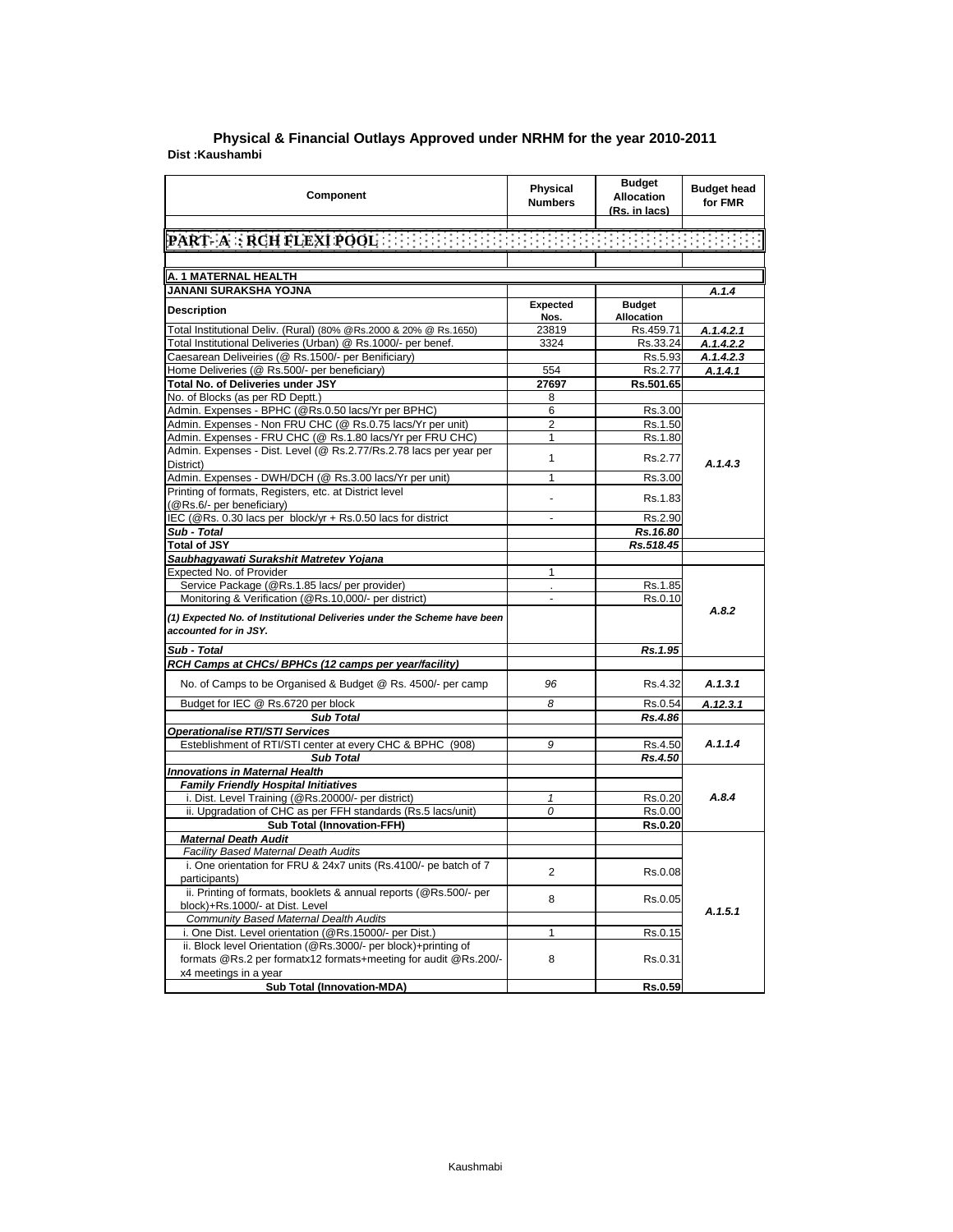| Component                                                                                     | <b>Physical</b><br><b>Numbers</b> | <b>Budget</b><br><b>Allocation</b><br>(Rs. in lacs) | <b>Budget head</b><br>for FMR |
|-----------------------------------------------------------------------------------------------|-----------------------------------|-----------------------------------------------------|-------------------------------|
| <b>Pregnant Women &amp; Child Tracking</b>                                                    |                                   |                                                     |                               |
| i. Orientation Workshop                                                                       |                                   |                                                     |                               |
| (a) At Dist. Level                                                                            | 1                                 | Rs.0.22                                             | A.10.3                        |
| (b) At Block Level @ Rs.6500/- block                                                          | 8                                 | Rs.0.52                                             |                               |
| ii. Printing of formats (730 format/block @Rs.2 per format)                                   | 5840                              | Rs.0.12                                             |                               |
| Sub Total (Innovation-Preg. Women & child tracking)                                           |                                   | Rs.0.86                                             |                               |
| <b>Strengthening of Sub Centers Accridited under JSY</b>                                      |                                   |                                                     |                               |
| Dissemination meeting in the District @ Rs 5000/-                                             | 1                                 | Rs.0.05                                             |                               |
| Upgradation of Sub Centre in Dist (From State Level)                                          | 30                                | Rs.0.00                                             | A.1.1.5                       |
| Sub Total (Innovation-S.C. Accridited under JSY))                                             |                                   | <b>Rs.0.05</b>                                      |                               |
| Sub Total (Innovation in Maternal Health)                                                     |                                   | Rs.1.69                                             |                               |
| Sub-Total (Maternal Health)                                                                   |                                   | Rs.531.45                                           |                               |
| A.2 CHILD HEALTH                                                                              |                                   |                                                     |                               |
| Comprehensive Child Survival Programme (CCSP)                                                 |                                   |                                                     |                               |
| CCSP Training - FBNC (in 1st & 2nd phase districts only)                                      |                                   |                                                     |                               |
| Training Site - District Women Hospital                                                       |                                   |                                                     |                               |
| Expected No. of Participants                                                                  | 0                                 |                                                     |                               |
| No. of Batches to be Organised and Budget @ Rs.12,000 per Batch                               | 0                                 | Rs.0.00                                             | A.11.5.2                      |
| No. of Batches to be Supervised and Budget @ Rs.3,200 per Batch                               | 0                                 | Rs.0.00                                             |                               |
| Sub - Total                                                                                   |                                   | Rs.0.000                                            |                               |
| Training at Medical College under CCSP Prog                                                   |                                   |                                                     |                               |
| Support staff to Medical Collage                                                              |                                   | Rs.0.00                                             |                               |
| Physicians training/F-IMNCI                                                                   |                                   | Rs.0.00                                             | A.11.5.2                      |
| <b>Sub Total</b>                                                                              |                                   | Rs.0.00                                             |                               |
| <b>CCSP Training - NSSK (in 3rd phase districts only)</b>                                     |                                   |                                                     |                               |
| Training Site - District Women Hospital                                                       |                                   |                                                     |                               |
| <b>Expected No. of Participants</b>                                                           | 70                                |                                                     |                               |
| No. of Batches to be Organised and Budget @ Rs.38,500 per Batch                               | 4                                 | Rs.1.54                                             | A.11.5.5                      |
| No. of Batches to be Supervised and Budget @ Rs.3,500 per Batch                               | $\mathbf{1}$                      | Rs.0.035                                            |                               |
| Sub - Total                                                                                   |                                   | Rs.1.575                                            |                               |
| CCSP Training of ASHAs, ANMs, LHVs - (1st & 2nd Phase<br>Districts)                           |                                   |                                                     |                               |
| Expected No. of Participants (approx. 24 per batch)                                           | 0                                 |                                                     |                               |
| No. of Batches to be Organised and Budget @ Rs.1,65,000 per Batch                             | 0                                 | Rs.0.00                                             | A.11.5.1                      |
| No. of Batches of ToT and Budget @ Rs.2,39,000 per Batch                                      | 0                                 | Rs.0.00                                             |                               |
| Sub - Total                                                                                   |                                   | Rs.0.00                                             |                               |
| <b>CCSP Training of ASHAs, ANMs, LHVs - (3rd Phase Districts)</b>                             |                                   |                                                     |                               |
| Expected No. of Participants (approx. 24 per batch)                                           | 300                               |                                                     | A.11.5.1                      |
| No. of Batches to be Organised and Budget @ Rs.1,65,000 per Batch                             | 12                                | Rs.19.80                                            |                               |
| No. of Batches of ToT and Budget @ Rs.2,39,000 per Batch                                      | 1                                 | Rs.2.39                                             |                               |
| Sub - Total<br>CCSP Training of Supervisors (in 1st & 2nd phase districts                     |                                   | Rs.22.190                                           |                               |
| only)<br>No. of Batches (16 participants) to be Organised and Budget @<br>Rs.24,500 per Batch | 0                                 | Rs.0.000                                            | A.11.5.1                      |
| No. of Batches to be Supervised and Budget for Observer Visit @                               | 0                                 | Rs.0.00                                             |                               |
| Rs.3,200 per Batch<br>Sub - Total                                                             |                                   | Rs.0.000                                            |                               |
| <b>Site Stregthening</b>                                                                      |                                   |                                                     |                               |
| Strengthening of FBNC/NSSK Site (@ Rs.30,000/- per site)                                      | 1                                 | Rs.0.50                                             |                               |
| Strengthening of CCSP Training Site (@ Rs.2,33,500/- per site)                                | 1                                 | Rs.2.335                                            | A.11.5.1                      |
| <b>Sub Total</b>                                                                              |                                   | Rs.2.835                                            |                               |
| Establishment, Operationalisation & Construction of SNCU                                      |                                   |                                                     |                               |
| Establishment and Operating Exp. Of old SNCU in 7 Dist. @Rs.25<br>lacs                        | 0                                 | Rs.0.0                                              | A.2.2                         |
| Construction of of new SNCU in 5 Dist. (@Rs.30 lacs)                                          | 0                                 | Rs.0.0                                              | A.9.2.2                       |
| Sub - Total                                                                                   |                                   | Rs.0.0                                              |                               |
| Infant death audit (Aligarh & Banda only)                                                     |                                   |                                                     |                               |
| No. of blocks in the district                                                                 | 0                                 | Rs.0.0                                              | A.2.8                         |
| Sub - Total                                                                                   |                                   | Rs.0.00                                             |                               |
|                                                                                               |                                   |                                                     |                               |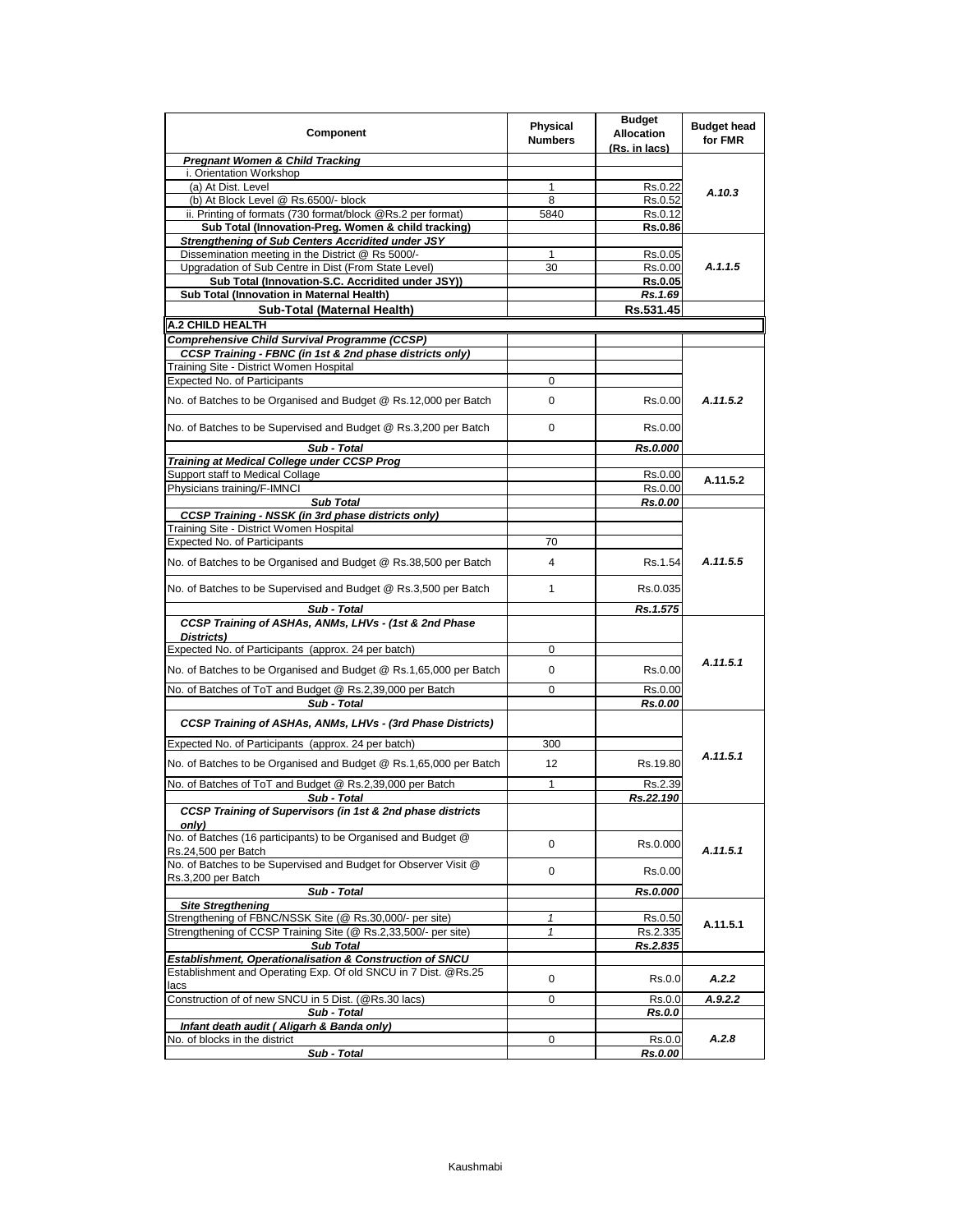| Component                                                                                                                  | Physical<br><b>Numbers</b> | <b>Budget</b><br><b>Allocation</b><br>(Rs. in lacs) | <b>Budget head</b><br>for FMR |
|----------------------------------------------------------------------------------------------------------------------------|----------------------------|-----------------------------------------------------|-------------------------------|
| Infant & Young Child feeding (IYCF)                                                                                        |                            |                                                     |                               |
| Mass Awareness Campaign during World Breastfeeding Week                                                                    | 1                          | Rs.0.50                                             | A.2.5                         |
| Sub - Total<br>Supportive Supervision through Reputed Institutions (for 1st &<br>2nd pase districts only)                  |                            | <b>Rs.0.50</b>                                      |                               |
| One Supervisor per block @ Rs.5,000/- p.m. for 12 months                                                                   | $\mathbf 0$                | Rs.0.0                                              |                               |
| Mobility for supervisors @ Rs.3,000/- p.m. for 12 months                                                                   | 0                          | Rs.0.0                                              |                               |
| Institutional support @ Rs.5,000/- p.m. for 12 months                                                                      | 0                          | Rs.0.0                                              |                               |
| Sub - Total                                                                                                                |                            | Rs.0.00                                             |                               |
| Sub-Total (CCSP)                                                                                                           |                            | Rs.27.10                                            |                               |
| Implementation of Bal Swasthya Poshan Mah (BSPM)                                                                           |                            |                                                     |                               |
| Joint Meetings of Health & ICDS - 2 Planning Meetings at District<br>Level in a year @ Rs. 5000/- per meeting for 2 Rounds | 1 Dist.                    | Rs.0.10                                             |                               |
| Joint planning meeting of health and ICDS at Block level Rs. 2000 per<br>meeting for 2 rounds                              | 8 Blocks                   | Rs.0.32                                             |                               |
| Joint Orientation of ASHAs & ANMs (@Rs. 25/- per participant) for 2<br>Rounds                                              | 1526 ANM and<br>AWW        | Rs.0.76                                             | A.2.7                         |
| Printing of Guidelines, Reporting & Monitoring Formats (@ Rs.2,000/- per<br>block/round) for 2 rounds                      | 8 Blocks                   | Rs.0.32                                             |                               |
| Dissemination meeting at District level Rs. 5000 per meeting per<br>District for 2 Rounds                                  | 1 Dist.                    | Rs.0.10                                             |                               |
| Sub - Total                                                                                                                |                            | Rs.1.60                                             |                               |
| <b>School Health Programme</b>                                                                                             |                            |                                                     |                               |
| Total No. of Blocks in the district                                                                                        | 8                          |                                                     |                               |
| No. of Schools to be covered (60 Schools per block)                                                                        | 480<br>$\mathbf{1}$        |                                                     |                               |
| <b>District Sensitization workshop</b>                                                                                     |                            | Rs. 0.15                                            |                               |
| Contingencies for printing of Health Card, etc. (@Rs.500/- per school)                                                     | 480                        | Rs. 2.40                                            |                               |
| Budget for Mobility (@Rs.300 per visit x 1 visit)<br>Sub Total (Prog. Implementation)                                      | 480                        | Rs. 1.44<br>Rs. 3.99                                |                               |
|                                                                                                                            |                            |                                                     |                               |
| Traning program for 40 schools per block (where<br>program is already running)                                             | 320                        |                                                     |                               |
| Training of District Trainers- Honorarium to district traininer @ Rs. 350<br>*2days                                        | 3                          | Rs. 0.02                                            |                               |
| Honorarium to traininees from block@ Rs. 400 *2days per block                                                              | 24                         | Rs. 0.19                                            | A.2.4                         |
| Training of Block Trainers - Honorarium to block resource persons @<br>Rs. 300 *2days*2 batches per block                  | 24                         | Rs. 0.29                                            |                               |
| Honararium to Teachers @ Rs. 250*2 teachers per school *2 days                                                             | 640                        | Rs. 3.20                                            |                               |
| <b>Sub Total (Training)</b>                                                                                                |                            | Rs. 3.70                                            |                               |
| For training program unspent balance is available at the district                                                          |                            | Rs. 2.35                                            |                               |
| <b>Actual Allocation for training</b><br>Weighing scale, Ht./Wt Charts, Measuring tape etc. @ Rs1000 per                   | 160                        | Rs. 1.35<br>Rs. 0.00                                |                               |
| school x 20 new schools/block<br>Procurement of IFA tablets (30 mg tablets) for all schools                                | 7200000                    |                                                     |                               |
| Procurement of deworming tablets for all schools                                                                           | 144000                     | Rs. 0.00<br>Rs. 0.00                                |                               |
| <b>Sub Total (Procurement)</b>                                                                                             |                            | Rs. 0.00                                            |                               |
| Total (School Health)                                                                                                      |                            | Rs. 5.34                                            |                               |
| Total (Child Health)                                                                                                       |                            | Rs.34.04                                            |                               |
| A3. Family Planning                                                                                                        |                            |                                                     |                               |
| <b>Terminal/Limiting Methods</b>                                                                                           |                            |                                                     | A.3.1                         |
| Dissemination of manuals on sterilization standards & quality<br>assurance of sterilization services                       | $\mathbf{1}$               | Rs. 0.40                                            | A.3.1.1                       |
| NSV Camps in Districts (6 camps/dist. @ Rs.35,000/- per camp)                                                              | 6                          | Rs. 2.10                                            | A.3.1.3                       |
| Compensation for Female Sterilization                                                                                      | 7245                       | Rs. 72.45                                           | A.3.1.4                       |
| <b>Compensation for Male Sterilization</b>                                                                                 | 397                        | Rs. 5.96                                            | A.3.1.5                       |
| Accrediation of private providers of sterilization services                                                                |                            |                                                     |                               |
| <b>Female Sterilization</b><br>Male Sterilization (NSV)                                                                    |                            | Rs. 0.25<br>Rs. 0.05                                | A.3.1.6                       |
| <b>Spacing Methods</b>                                                                                                     |                            |                                                     | A.3.2                         |
| IUD services at health facilities/compensation                                                                             | 22504                      | Rs. 4.50                                            | A.3.2.2                       |
| Accrediation of private providers of IUD services                                                                          |                            | Rs. 0.03                                            | A.3.2.3                       |
| Family Welfare Counsellor@9000 per month                                                                                   | 2                          | Rs. 2.16                                            | A.9.1.5                       |
| <b>Sub Total</b>                                                                                                           |                            | Rs. 87.90                                           |                               |
| <b>PCPNDT and Sex-Ratio</b>                                                                                                |                            |                                                     |                               |
| Visit of District Inspection & Monitoring Committee<br>Sensitization Workshop at District level                            | 10<br>1                    | Rs. 0.10<br>Rs. 0.40                                | A.8.1                         |
| Organising Competions at Inter/Degree Colleges                                                                             | 3                          | Rs. 0.10                                            |                               |
| Orientation of members of Dist advisory committee at Division                                                              |                            | Rs. 0.00                                            |                               |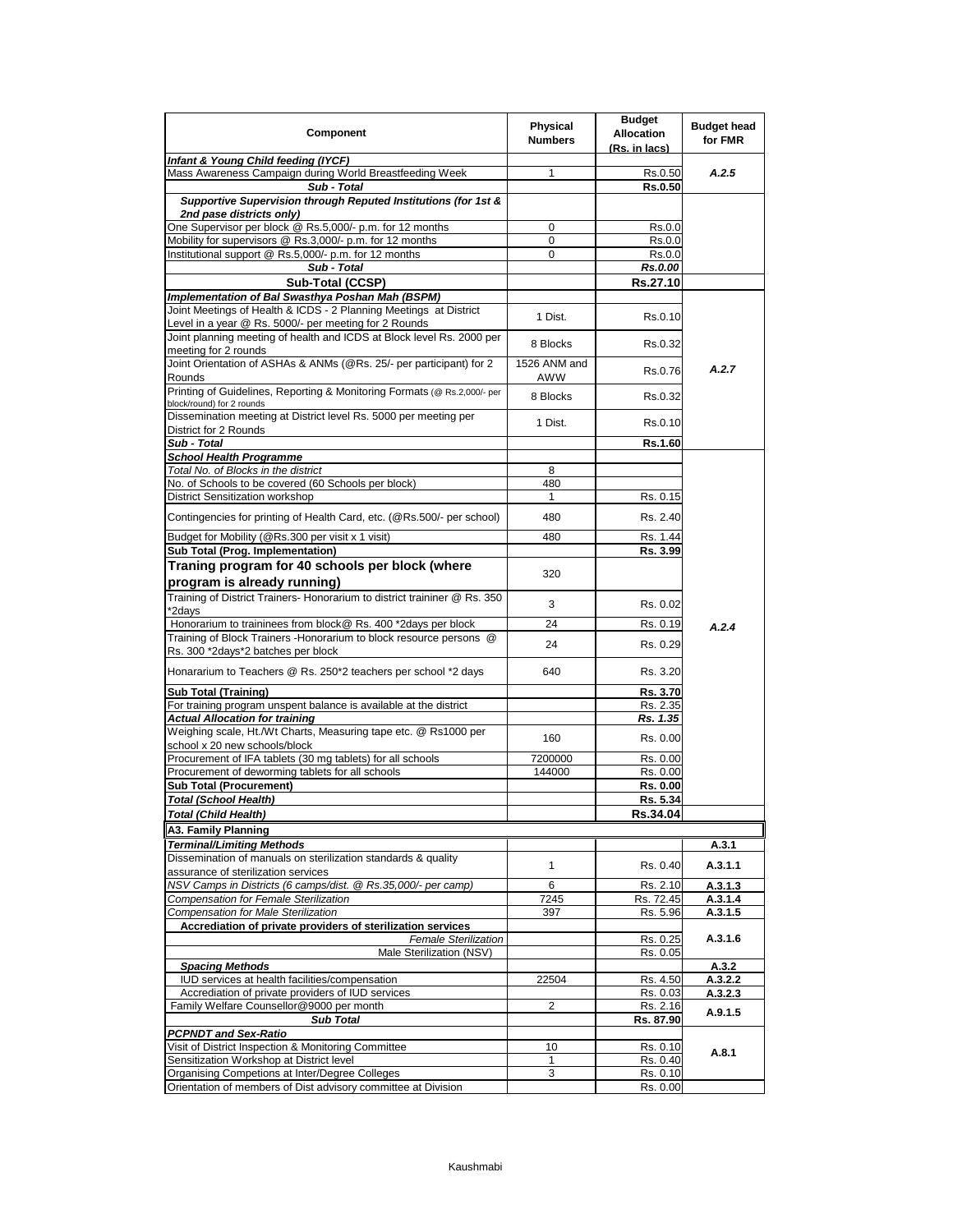| Component                                                                                                                                                                                                                                                 | Physical<br><b>Numbers</b> | <b>Budget</b><br><b>Allocation</b><br>(Rs. in lacs) | <b>Budget head</b><br>for FMR |
|-----------------------------------------------------------------------------------------------------------------------------------------------------------------------------------------------------------------------------------------------------------|----------------------------|-----------------------------------------------------|-------------------------------|
| <b>IEC Activities &amp; Conigency</b>                                                                                                                                                                                                                     |                            |                                                     |                               |
| <b>IEC Activities</b>                                                                                                                                                                                                                                     |                            | Rs. 0.25                                            | A.12.4                        |
| Contigency                                                                                                                                                                                                                                                |                            | Rs. 0.02                                            |                               |
| TA/DA to Dist. level Staff for attending workshop, training, meetings                                                                                                                                                                                     |                            | Rs. 0.20                                            |                               |
| <b>Sub Total</b>                                                                                                                                                                                                                                          |                            | Rs. 1.07                                            |                               |
| <b>Sub-Total (Family Planning)</b>                                                                                                                                                                                                                        |                            | Rs.88.97                                            |                               |
| A.4 ARSH                                                                                                                                                                                                                                                  |                            |                                                     |                               |
| Saloni Scheme                                                                                                                                                                                                                                             |                            |                                                     |                               |
| No. of Blocks in District                                                                                                                                                                                                                                 | 8                          |                                                     | A.4.1                         |
| No. of Schools to be covered (10 Schools per block)                                                                                                                                                                                                       | 80                         |                                                     |                               |
| No. of Benificiaries (150 per school)                                                                                                                                                                                                                     | 12000                      |                                                     |                               |
| Sensitization Workshop at District level                                                                                                                                                                                                                  | 1                          | Rs. 0.15                                            |                               |
| Budget for Visit of Medical Team (@Rs.300/- per visit x 2 visits per<br>school)                                                                                                                                                                           | 160                        | Rs. 0.48                                            | A.4.2                         |
| Budget for Preparing Saloni Sabha (Rs.300/- p.m. per school x 10<br>months)                                                                                                                                                                               | 800                        | Rs. 2.40                                            |                               |
| Procurement of IFA tablets (100 mg tablets) for all schools                                                                                                                                                                                               | 576000                     | Rs.0.00                                             |                               |
| Procurement of deworming tablets for all schools 2 tab/Benf.                                                                                                                                                                                              | 24000                      | Rs.0.00                                             | A.13.2.5                      |
| Sub-Total (Adolescent Health)                                                                                                                                                                                                                             |                            | Rs.3.03                                             |                               |
| A.5 Urban RCH                                                                                                                                                                                                                                             |                            |                                                     |                               |
| Urban RCH plan /activities                                                                                                                                                                                                                                |                            |                                                     |                               |
| <b>Building</b>                                                                                                                                                                                                                                           | 1                          | 0.84                                                |                               |
| Manpower(1Doctor @ 24000/month,1Staff Nurse@ 15000/month,2                                                                                                                                                                                                |                            |                                                     |                               |
| ANMs@9000/month,2 Security guards @ 4000/month,1 Ayah<br>4000/month,& 1 Sweeper 2000/month                                                                                                                                                                | 1                          | 8.52                                                |                               |
| Other Expenses                                                                                                                                                                                                                                            | 1                          | 0.41                                                | A.5.1                         |
| <b>IEC</b>                                                                                                                                                                                                                                                |                            |                                                     |                               |
|                                                                                                                                                                                                                                                           | 1                          | 0.1                                                 |                               |
| <b>Subtotal</b>                                                                                                                                                                                                                                           |                            | 9.87                                                |                               |
| The cost of Drugs(Rs 10,000/month/Health post) and consumables(Rs 3,000/month/Health Post) for Urban RCH<br>amounting to Rs 1.56 Lacs would be met from the Mission Flexipool<br><b>A9. INFRASTRUCTURE &amp; HR</b>                                       |                            |                                                     |                               |
| <b>Contractual Staff &amp; Services</b>                                                                                                                                                                                                                   |                            |                                                     |                               |
| Position                                                                                                                                                                                                                                                  | No.                        | <b>Budget</b>                                       |                               |
| Contractual ANM (@Rs.9000/- pm)                                                                                                                                                                                                                           | 60                         | Rs. 64.80                                           | A.9.1 .1                      |
| Staff Nurse in the district (@Rs.15000/- pm)                                                                                                                                                                                                              | 6                          | Rs. 10.80                                           |                               |
| MBBS (Male/Female) @ Rs.30000/- pm                                                                                                                                                                                                                        | 8                          |                                                     |                               |
| Specialist at On Call basis for CHC (@ Rs.1000/- per visit) No. of calls                                                                                                                                                                                  |                            |                                                     | A.9.1.3                       |
|                                                                                                                                                                                                                                                           |                            | Rs. 28.80                                           |                               |
|                                                                                                                                                                                                                                                           | 40                         | Rs. 0.40                                            |                               |
|                                                                                                                                                                                                                                                           |                            |                                                     |                               |
|                                                                                                                                                                                                                                                           | 80                         | Rs. 0.80                                            |                               |
|                                                                                                                                                                                                                                                           | 2                          | Rs. 8.40                                            | A.9.1.4                       |
| for 6 moths<br>per visit)<br>MS/MD/MDS & @Rs.35000/- for Diploma holders)                                                                                                                                                                                 |                            |                                                     |                               |
| Specialist at DWH/DCH (@ Rs.40000/- pm for MS/MD/MDS &<br>@Rs.35000/- for Diploma holders)/MBBS(LMO if already on contract)                                                                                                                               |                            | Rs. 8.40                                            |                               |
|                                                                                                                                                                                                                                                           | 2<br>3                     |                                                     |                               |
|                                                                                                                                                                                                                                                           |                            | Rs. 3.24                                            |                               |
| Paramedical staff for DH/DWH/DCH (@ Rs.9000/- pm)                                                                                                                                                                                                         | 1                          | Rs. 1.08                                            | A.9.1.5                       |
| Data Assistant (@ Rs.8000/- pm)                                                                                                                                                                                                                           |                            | Rs. 0.96                                            |                               |
| <b>Sub-Total (Human Resources)</b>                                                                                                                                                                                                                        |                            | Rs.127.68                                           |                               |
|                                                                                                                                                                                                                                                           |                            |                                                     |                               |
| Logistics Management/Improvement                                                                                                                                                                                                                          |                            |                                                     |                               |
| <b>Stregthening of Logistic Management</b>                                                                                                                                                                                                                |                            |                                                     |                               |
| Divisional logistic management                                                                                                                                                                                                                            | 0                          | Rs. 0.00                                            |                               |
| <b>Transportation of Logistic</b>                                                                                                                                                                                                                         |                            |                                                     | A.10.2                        |
| Divisional level @ Rs 50000/-                                                                                                                                                                                                                             | 0<br>$\mathbf{1}$          | Rs. 0.00                                            |                               |
| Specialist at On Call basis for Dist. Hospital (Male)/DCH(@ Rs.1000/-<br>Specialist at Dist. Hospital (Male)/DCH(@ Rs.40000/- pm for<br>Paramedical staff/LT for CHC (@ Rs.9000/- pm)<br>A.10. INSTITUTIONAL STRENGTHENING<br>District level @ Rs 30000/- | 8                          | Rs. 0.30                                            |                               |
| Block level @ Rs 12000/-                                                                                                                                                                                                                                  |                            | Rs. 0.96                                            |                               |
| <b>Sub-Total (Logistics Strengthening)</b>                                                                                                                                                                                                                |                            | <b>Rs.1.26</b>                                      |                               |
| <b>Rent for Sub-Centres</b>                                                                                                                                                                                                                               |                            |                                                     |                               |
| No. of SCs in Rented Bldgs & Budget @ Rs. 250/- p.m.<br><b>Sub-Total (Sub Center Rent)</b>                                                                                                                                                                | 74                         | Rs.2.22<br><b>Rs.2.22</b>                           | A.10.4                        |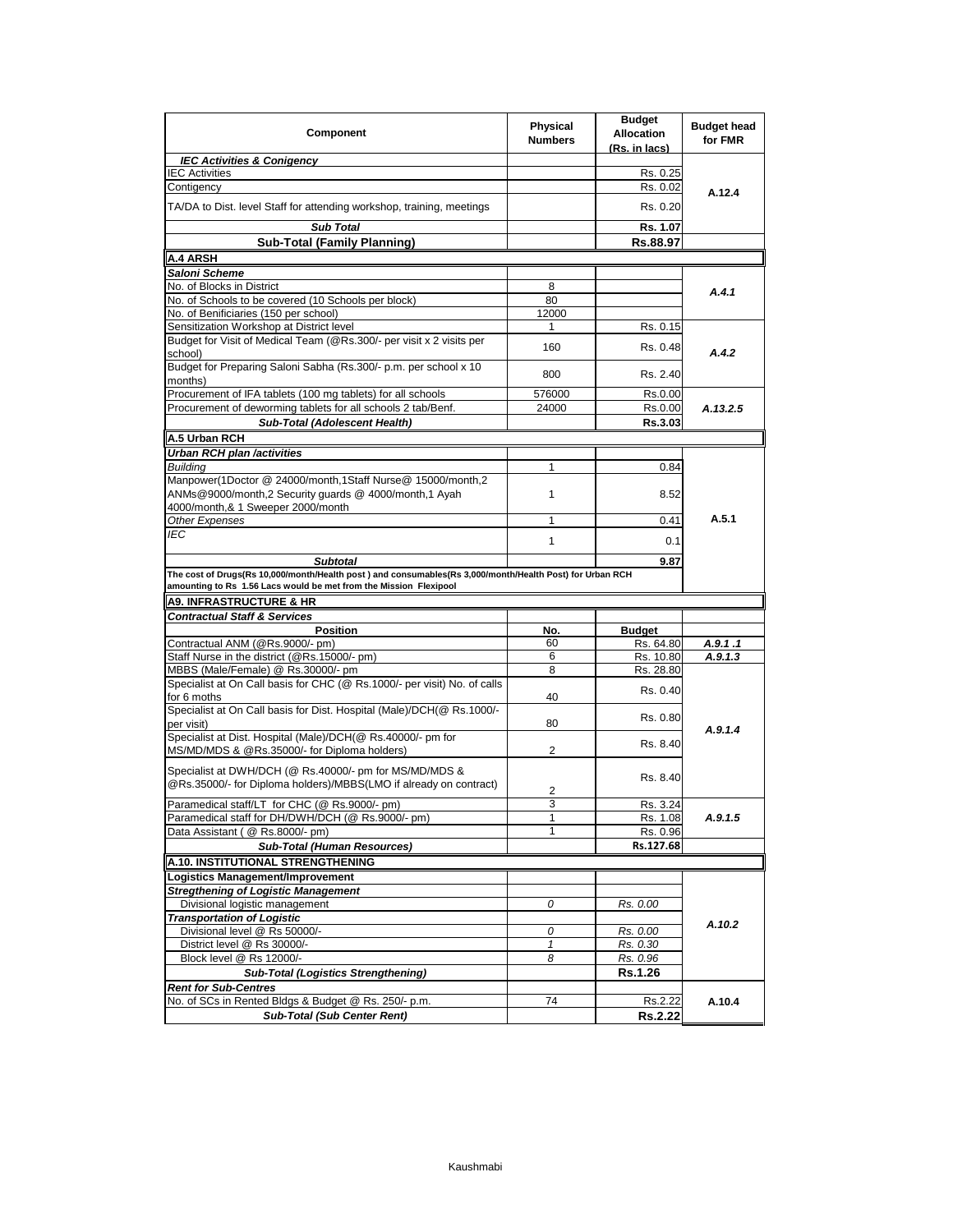| Component                                             | Physical<br><b>Numbers</b> | <b>Budget</b><br><b>Allocation</b><br>(Rs. in lacs) | <b>Budget head</b><br>for FMR |
|-------------------------------------------------------|----------------------------|-----------------------------------------------------|-------------------------------|
| A.11 TRAINING                                         |                            |                                                     |                               |
| Training- Skill Birth Attendant                       |                            |                                                     |                               |
| <b>Training at DWH/Combined Hosp</b>                  |                            |                                                     |                               |
| Target at DWH                                         | $\Omega$                   |                                                     |                               |
| No. of Particpants per batch                          | $\Omega$                   |                                                     |                               |
| No. of Batches                                        | 0                          | Rs.0.00                                             |                               |
| New Site Stregthening at DWH                          | ٠                          | Rs.0.00                                             |                               |
| Existing site stregthening                            |                            | Rs.0.00                                             |                               |
| Sub-Total (DWH-SBA)                                   |                            | Rs.0.00                                             |                               |
| Training at FRU/24X7                                  |                            |                                                     | A.11.3.1                      |
| Name of the selected Training Site FRU/24X7           | Manjhanpur                 |                                                     |                               |
| Target at FRU/24X7                                    | 32                         |                                                     |                               |
| No. of Particpants per batch                          | 4                          |                                                     |                               |
| No. of Batches                                        | 8                          | Rs.8.83                                             |                               |
| New Site Stregthening at FRU                          |                            | Rs.0.00                                             |                               |
| Existing site stregthening                            |                            | Rs.0.40                                             |                               |
| Sub-Total (FRU-SBA)                                   |                            | Rs.9.23                                             |                               |
| Sub-Total(SBA Training)                               |                            | Rs.9.23                                             |                               |
| <b>A.14 PROGRAM MANAGEMENT</b>                        |                            |                                                     |                               |
| Personal & Other Expense of Dist. PMU (Rs.94500/- pm) | 1                          | Rs.11.34                                            | A.14.2                        |
| Operational Cost (Rs. 60000/- pm)                     | 1                          | Rs.7.20                                             | A.14.4                        |
| <b>Sub-Total (Program Management)</b>                 |                            | Rs.18.54                                            |                               |
| <b>Total for RCH Flexipool (Part A)</b>               |                            | Rs.826.30                                           |                               |

| Part B - Mission Flexipool: William                                         |                            |                                                     |                               |
|-----------------------------------------------------------------------------|----------------------------|-----------------------------------------------------|-------------------------------|
| Component                                                                   | Physical<br><b>Numbers</b> | <b>Budget</b><br><b>Allocation</b><br>(Rs. in lacs) | <b>Budget head</b><br>for FMR |
| <b>ASHA Scheme:-</b>                                                        |                            |                                                     | B.1                           |
| Periodic Training for ASHAs                                                 |                            |                                                     | B.1.1                         |
| <b>ASHA Support System</b>                                                  |                            |                                                     |                               |
| Replenishment of ASHA Kits & Budget (@ Rs. 500/- per kit*2 for 95%<br>ASHA) | 1302                       | Rs.0.00                                             | B.1.2                         |
| Incentive to ASHAs (Average Rs.500/- p.m. for 85% ASHAs)                    | 1165                       | Rs.69.90                                            | B.1.3                         |
| Award to ASHA (Rs.5000/- for 1 ASHA in each block)                          | 8                          | Rs.0.40                                             |                               |
| Annual ASHA Sammelan (Rs.250/- per ASHA for 60% ASHAs)                      | 822                        | Rs.2.06                                             | B.1.1                         |
| Mobility to ASHAs (Rs.30/- per ASHA for 95% ASHAs)                          | 1302                       | Rs.4.69                                             |                               |
| Block level ASHA Payment Register (Rs.100/-per Register)                    | 8                          | Rs.0.01                                             | B.18.3.2                      |
| Printing of Voucher Booklet for ASHA (Rs.25/-per Booklet)                   | 0.37                       | Rs.0.34                                             |                               |
| Budget ASHA Mentoring Group (Rs.10,000/- per District)                      | Quarterly<br>Meeting       | Rs.0.10                                             | <b>B.1.1</b>                  |
| Sub-Total (ASHA Scheme):-                                                   |                            | Rs.77.49                                            |                               |
| <b>Untied Grant to Facilities</b>                                           |                            |                                                     | B.2                           |
| No. of CHCs & Budget @ Rs.0.50 lacs per facility                            | 3                          | Rs.1.50                                             | B.2.1                         |
| No. of BPHCs & Budget @ Rs.0.50 lacs per facility                           | 6                          | Rs.3.00                                             | B.2.2                         |
| No. of APHCs & Budget @ Rs.0.25 lacs per facility                           | 29                         | Rs.7.25                                             | B.2.2                         |
| No. of Sub Centres & Budget @ Rs.0.10 lacs per facility                     | 176                        | Rs.17.60                                            | B.2.3                         |
| No.of VHSCs                                                                 | 440                        | Rs.0.00                                             | B.2.4                         |
| No.of Revenue Villages & Budget @Rs.0.10 lacs per R.Village                 | 749                        | Rs.74.90                                            |                               |
| <b>Sub-Total (Untied Grants)</b>                                            |                            | Rs.104.25                                           |                               |
| <b>Annual Maintenance Grant to Facilities</b>                               |                            |                                                     | <b>B.4</b>                    |
| No. of CHCs & Budget @ Rs.1.0 lacs per facility                             | 3                          | Rs.3.00                                             | B.4.1                         |
| No. of BPHCs & Budget @ Rs.1.0 lacs per facility                            | 6                          | Rs.6.00                                             | <b>B.4.2</b>                  |
| No. of APHCs & Budget @ Rs.0.50 lacs per facility                           | 29                         | Rs.14.50                                            |                               |
| No. of Sub Centres & Budget @ Rs.0.10 lacs per facility                     | 103                        | Rs.10.30                                            | B.4.3                         |
| Sub-Total (Annual Maintenance Grants)                                       |                            | Rs.33.80                                            |                               |
| <b>Funds to Rogi Kalyan Samitis</b>                                         |                            |                                                     | <b>B.6</b>                    |
| No. of District Hospitals & Funds @ Rs.5.0 lacs per facility                | 1                          | Rs.5.00                                             | B.6.1                         |
| No. of CHCs & Funds @ Rs.1.0 lacs per facility                              | 3                          | Rs.3.00                                             | B.6.2                         |
| No. of BPHCs & Funds @ Rs.1.0 lacs per facility                             | 6                          | Rs.6.00                                             | B.6.3                         |
| No. of APHCs & Funds @ Rs.1.00 lacs per facility                            | 29                         | Rs.29.00                                            | B.6.4                         |
| <b>Sub-Total (Funds for RKS)</b>                                            |                            | Rs.43.00                                            |                               |
| <b>Operationalisation of District Drug Warehouses</b>                       |                            |                                                     |                               |
| Contractual Staff (@Rs.2.94 lacs/yr)                                        | 0                          | Rs.0.00                                             | <b>B.21</b>                   |
| Contingency Expenses (@Rs.2.0 lacs/yr)                                      | $\Omega$                   | Rs.0.00                                             |                               |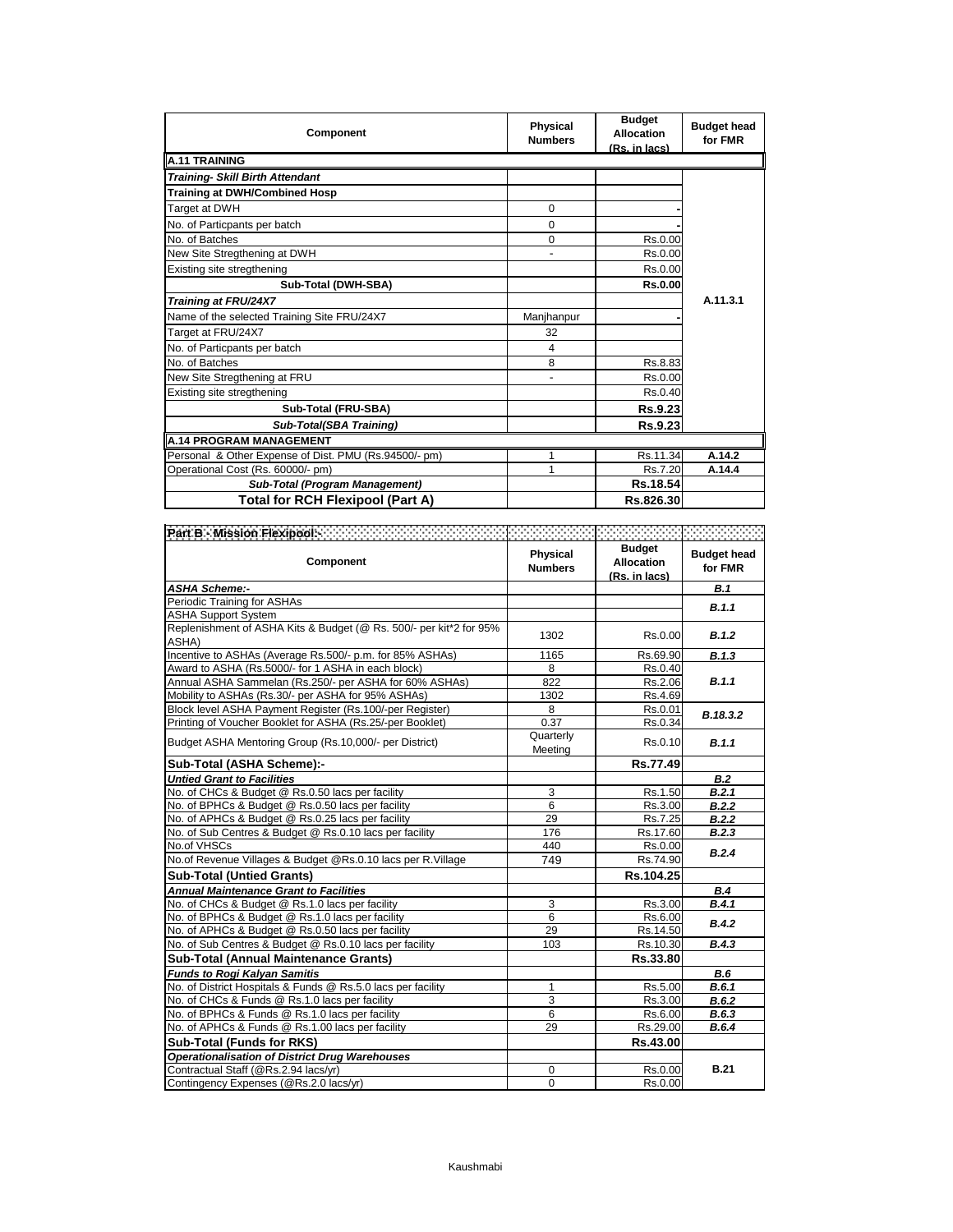| Component                                                                             | Physical<br><b>Numbers</b> | <b>Budget</b><br><b>Allocation</b><br>(Rs. in lacs) | <b>Budget head</b><br>for FMR |
|---------------------------------------------------------------------------------------|----------------------------|-----------------------------------------------------|-------------------------------|
| Sub-Total (Ope. of District Drug Warehouses)                                          |                            | <b>Rs.0.00</b>                                      |                               |
| <b>Mobility Support to DWH &amp; District Combined Hospital</b>                       |                            |                                                     | <b>B.27.8</b>                 |
| Mobility Support to DWH/DCH @Rs.18000/- Per month.                                    | 1                          | Rs.2.16                                             |                               |
| Sub-Total (Funds for Mobility Support to DWH & DCH)                                   |                            | <b>Rs.2.16</b>                                      |                               |
| Mobility Support for Monitoring & Supervision.                                        |                            |                                                     |                               |
| Mobility Support to District Community Mobilizer (@Rs.800/-per day X<br>8 days/month) | $\mathbf{1}$               | Rs.0.77                                             |                               |
| Mobility Support to District Account Manager (@Rs.800/-per day X 6<br>davs/month)     | $\mathbf{1}$               | Rs.0.58                                             | B.18.3.2                      |
| Mobility Support to District Programme Manager (@Rs.800/-per day X<br>8 days/month)   |                            | Rs.0.00                                             |                               |
| Sub-Total(Mobility Support for Monit. & Supervision)                                  |                            | <b>Rs.1.34</b>                                      |                               |
| <b>Supervision of ANM/ASHAs</b>                                                       |                            |                                                     |                               |
| Vehicle for Mobility @Rs.18000/-month/block                                           | 8                          | Rs.17.28                                            | B.18.3.2                      |
| Sub-Total (Supervision of ANM/ASHAs)                                                  |                            | Rs.17.28                                            |                               |
| <b>Vehicle Support for Specialist</b>                                                 |                            |                                                     |                               |
| One Vehicle for 5 block level facility (@Rs.18000/-month)                             | $\overline{2}$             | Rs.4.32                                             | <b>B.27.8</b>                 |
| <b>Sub-Total (Vehicle Support for Specialist)</b>                                     |                            | <b>Rs.4.32</b>                                      |                               |
| <b>Diesel for Generator for District Hospitals</b>                                    |                            |                                                     |                               |
| Diesel Support for generator (@Rs.1 lac per month)                                    | 1                          | Rs.12.00                                            | <b>B.28</b>                   |
| Sub-Total (Diesel Support for District Hospital)                                      |                            | Rs.12.00                                            |                               |
| Diesel Support for Generator in Fully Functional CHC.                                 |                            |                                                     |                               |
| Diesel Support for Fully functional CHC (@Rs.35000/-per month)                        | 3                          |                                                     |                               |
| Diesel Support for CHC functional in BPHC building (@Rs.13500/-per                    |                            | Rs.12.60                                            | <b>B.28</b>                   |
| month)                                                                                | 6                          | Rs.9.72                                             |                               |
| Sub-Total (Diesel Support for fully functional CHCs)                                  |                            | Rs.22.32                                            |                               |
| Saas Bahu Sammelans (1 each at District)                                              |                            |                                                     | <b>B.7.1</b>                  |
| No. of Sammellans & Budget (@Rs. 1.50 lac. Per District)                              | 1                          | Rs.1.50                                             |                               |
| Sub-Total (Saas Bahu Sammelan)                                                        |                            | Rs.1.50                                             |                               |
| Tehsil level Pradhan Sammelan                                                         |                            |                                                     | <b>B.8.2</b>                  |
| No. of Sammelans & Budget (@Rs.40,000 per Sammelan)                                   | 3                          | Rs.1.20                                             |                               |
| Sub-Total (Tehsil level Pradhan Sammelan)                                             |                            | Rs.1.20                                             |                               |
| <b>Organization of Swasthya Mela</b>                                                  |                            |                                                     |                               |
| Organization of S.Mela @Rs.20000/- Mela/Month at each block.                          | 8                          | Rs.19.20                                            | <b>B.10.1</b>                 |
| Sub-Total (Swasthya Mela)                                                             |                            | Rs.19.20                                            |                               |
| <b>Concurrent Audit</b>                                                               |                            |                                                     | <b>B.27.5</b>                 |
| Budget @ Rs. 4000/- per month for 12 months                                           | 1                          | Rs.0.48                                             |                               |
| <b>Sub-Total (Concurrent Audit)</b>                                                   |                            | Rs.0.48                                             |                               |
| <b>Health Management Information System (HMIS):-</b>                                  |                            |                                                     |                               |
| Hiring of Vehicle for District HMIS Nodal Officer (@Rs.800/- Visit)                   | 3                          | Rs.0.29                                             |                               |
| Mobility Support for Block HMIS Nodal Officer (@Rs.600/-month)                        | 8                          | Rs.0.58                                             | <b>B.21</b>                   |
| Internet Connectivity @Rs.400/- per month/computer                                    | 9                          | Rs.0.43                                             |                               |
| Consumables & Stationary for Computer, printer (Rs.400/-per                           | 9                          | Rs.0.43                                             |                               |
| month/facility)                                                                       |                            |                                                     |                               |
| <b>Sub-Total (HMIS)</b>                                                               |                            | Rs.1.73                                             |                               |
| <b>Programme Management:-</b>                                                         |                            |                                                     |                               |
| <b>Expenses at Additional Director level:-</b>                                        |                            |                                                     |                               |
| Mobility @Rs.2500/-per District per Month.                                            | 0                          | Rs.0.00                                             | B.27.6                        |
| Contingency Expenses @Rs.5000/- month.                                                | 0                          | Rs.0.00                                             |                               |
| Sub-Total (Exp.at Addl.Director level)-                                               |                            | Rs.0.00                                             |                               |
| <b>Operational Cost for Block Project Management Unit</b>                             |                            |                                                     |                               |
| Honoraria to Block Data Assistant @Rs.8000/-Per Month                                 | 8                          | Rs.7.68                                             | B.27.1                        |
| Communication support to Block Program Manager @Rs.500/-P.M.                          | 8                          | Rs.0.48                                             |                               |
| Sub-Total (Operational Cost for BPMU)                                                 |                            | Rs.8.16                                             |                               |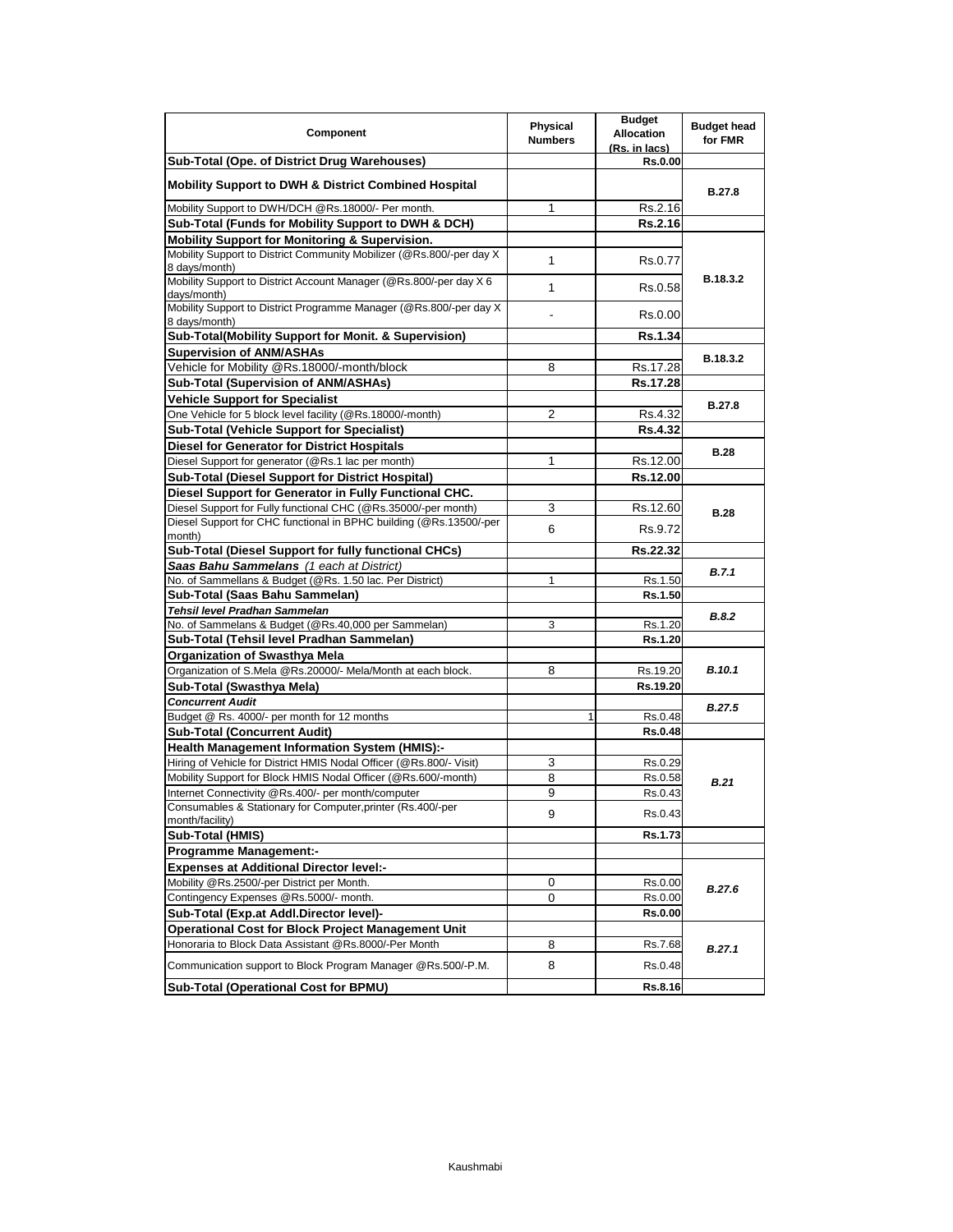| Component                                                                   | Physical<br><b>Numbers</b> | <b>Budget</b><br><b>Allocation</b><br><u>(Rs. in lacs)</u> | <b>Budget head</b><br>for FMR |
|-----------------------------------------------------------------------------|----------------------------|------------------------------------------------------------|-------------------------------|
| <b>Provision of Contractual Staff (AYUSH)</b>                               |                            |                                                            |                               |
| <b>Position</b>                                                             | No.                        | <b>Budget</b>                                              |                               |
| ISM Lady Doctors (@ Rs.24,000/- per month)                                  | 11                         | Rs.59.28                                                   | B.14.4                        |
| AYUSH Doctors (@ Rs.24,000/- per month)                                     | 15                         |                                                            |                               |
| AYUSH Pharmacists (@ Rs.9,000/- per month)                                  | 13                         | Rs.12.69                                                   | B.14.1                        |
| Sub-Total (Contractual Staff - AYUSH)                                       |                            | Rs.71.97                                                   |                               |
| Integrated Skill Refresher Training for ANM & LHV.                          |                            |                                                            |                               |
| Total Work load for the year                                                | 49                         |                                                            | B.16.3.1                      |
| Total no. of Proposed Batches & Budget @Rs.165950/- per batch.              | 3                          | Rs.4.98                                                    |                               |
| Sub-Total (Integrated skill training for ANM/LHV)                           |                            | Rs.4.98                                                    |                               |
| Infrastructure & Manpower for UIP                                           |                            |                                                            |                               |
| Mobile Workshop at Regional Depot @Rs.4 Lac.                                | 0                          | Rs.0.00                                                    |                               |
| Renovation & Electrification of WIC/WIF                                     | 0                          | Rs.0.00                                                    |                               |
| Expansion of Cold Chain Store at Regional/Divisional Depo                   | 0                          | Rs.0.00                                                    | B.26.5                        |
| Expansion of Cold Chain Workshop @Rs.50000/-year/District.                  | 1                          | Rs.0.50                                                    |                               |
| Mobility Support to Block (1 Vehicle @Rs.800/-per block for 6 days in       | 8                          | Rs.4.61                                                    |                               |
| a month for 12 months)                                                      |                            |                                                            |                               |
| IVRS System for Tracking of Beneficiaries.                                  | 0                          | Rs.0.00                                                    | B.18.3.2                      |
| Sub - Total (Infrasturcture & Manpower for UIP)                             |                            | Rs.5.11                                                    |                               |
|                                                                             |                            |                                                            |                               |
| Total for Mission Flexipool (Part B) <b>The Contract of Act of Act 2019</b> |                            |                                                            |                               |

| Component                                                                                                                                                                                                                                                                          | <b>Physical</b><br><b>Numbers</b> | <b>Budget</b><br><b>Allocation</b><br>(Rs <u>. in lacs)</u> |
|------------------------------------------------------------------------------------------------------------------------------------------------------------------------------------------------------------------------------------------------------------------------------------|-----------------------------------|-------------------------------------------------------------|
| Routine Immunization (Part C)                                                                                                                                                                                                                                                      |                                   | l a sa salawa                                               |
| Total Number of Immunization Sessions to be organized in the District                                                                                                                                                                                                              | 16704<br>Sessions/Year            |                                                             |
| Mobility support for supervision: Supervisory visits by district level<br>officers for monitoring and supervision of RI @ Rs 50000 /District for<br>district level officers (this includes POL and maintenance) per year                                                           | 1                                 | Rs.0.50                                                     |
| Alternate Vaccine delivery @ Rs 50/- sessionx 3 months(April-June)<br>+2 Vehicles /Blocks for 8 days /month for 9 months (July-March 10)                                                                                                                                           | 16704<br>Sessions/Year            | Rs.8.35                                                     |
| Focus on Urban slum & underserved areasHiring an ANM @<br>Rs.300/session for four sessions/month/slum of 10000 population and<br>Rs.200/- per month as contingency per slum of i.e. total expense of<br>Rs. 1400/- per month per slum of 10000 population                          | 0 Sessions/Year                   | Rs.0.00                                                     |
| Mobilization of children by ASHA /RI Mobilizer @ Rs 150/- per session                                                                                                                                                                                                              | 16704<br>Sessions/Year            | Rs.25.06                                                    |
| Support for Computer Assistant for RI reporting (with annual increment<br>of 10% wef from 2010-11Districts @ Rs 8000-10,000 p.m                                                                                                                                                    | 1                                 | Rs.1.06                                                     |
| Printing and dissemination of tally sheets, monitoring forms, etc. @<br>Rs 1 /beneficiary                                                                                                                                                                                          | 51370<br><b>Benefiaceries</b>     | Rs.0.51                                                     |
| Quarterly Review & feedback meeting exclusive for RI at district level<br>with one Block MOIC, ICDS CDPO and other stakeholders<br>stakeholders @ Rs 100/- per participant for meeting expenses (lunch,<br>organizational expenses)                                                | 24                                | Rs.0.10                                                     |
| Quarterly Review Meetings at Block level Quarterly Review &<br>feedback meeting for exclusive for RI at Block level @Rs 50/-ppas<br>honorarium for ASHA (travel)and Rs 25 /-person at the disposal of<br>MOIC for meeting expenses (refreshments, stationary and Misc<br>expences) | 1609                              | Rs.2.16                                                     |
| District level orientation training for 2 days of ANM, Multipurpose Health<br>worker @ Rs67300/batch with 20 participants in each batch                                                                                                                                            | 3 Batch                           | Rs.2.02                                                     |
| One day cold chain handelers training for block level cold chain<br>handlers @ Rs. 26,000 per batch and Rs 3000 for Observer<br>nominated by State                                                                                                                                 | 1Batch                            | Rs.0.29                                                     |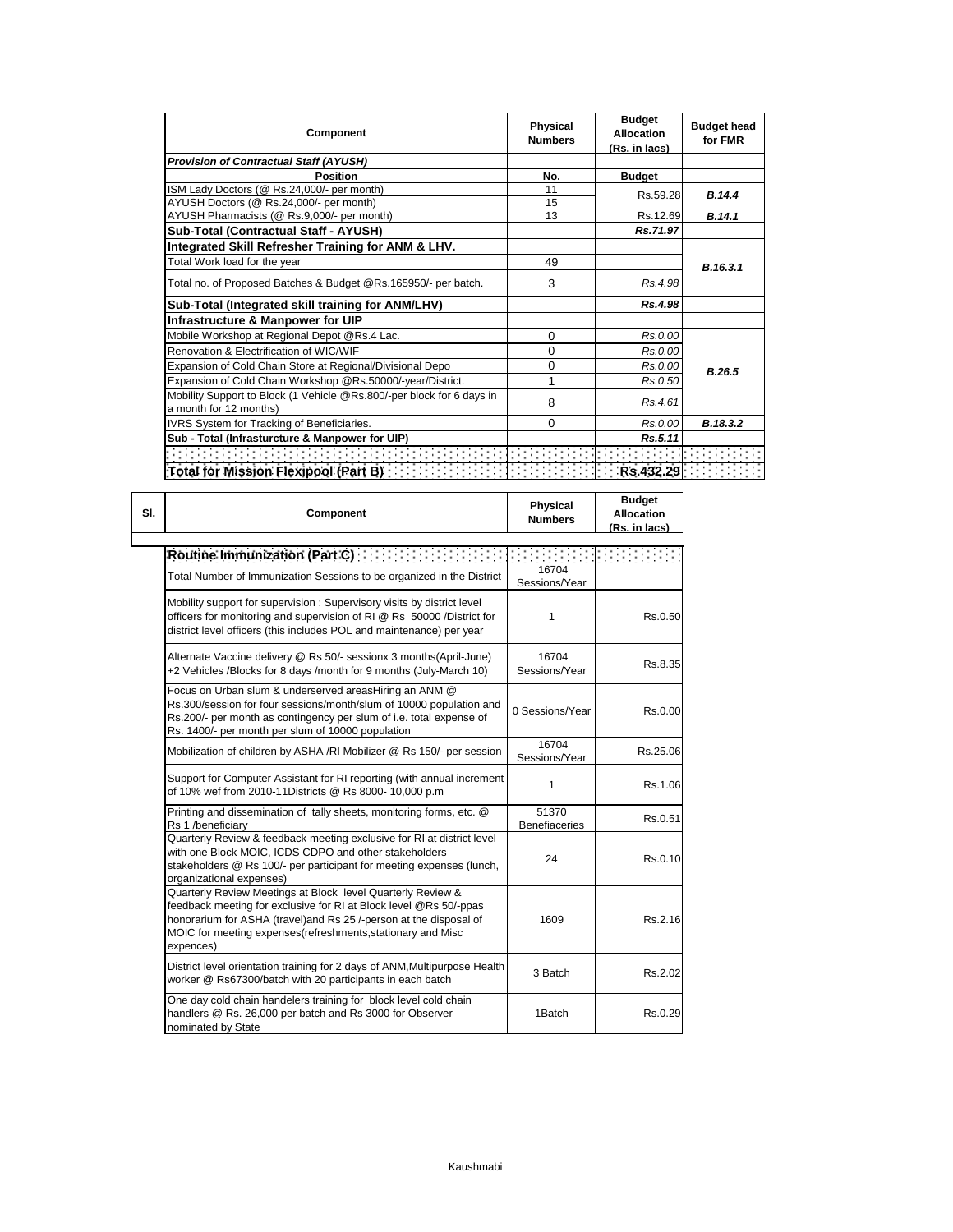| Component                                                                                                                                                                         | Physical<br><b>Numbers</b>    | <b>Budget</b><br><b>Allocation</b><br>(Rs. in lacs) | <b>Budget head</b><br>for FMR |
|-----------------------------------------------------------------------------------------------------------------------------------------------------------------------------------|-------------------------------|-----------------------------------------------------|-------------------------------|
| One day Training of block level data handlers by DIO and District Cold<br>chain Officer to train about the reporting formats of Immunization and<br>NRHM Rs 300/Participant/Block | 8                             | Rs.0.02                                             |                               |
| Microplanning at SC levelRs 100/- per subcentre (meeting at block<br>level, logistic)                                                                                             | 176                           | Rs.0.18                                             |                               |
| Microplanning at Block & District levelFor consolidation of microplan<br>at PHC/CHC level @ Rs 1000/- block & at district level @ Rs 2000/-<br>per district                       | 1District & 8<br><b>Block</b> | Rs.0.10                                             |                               |
| Consumables for computer including provision for internet access for<br>RIMSRs 400/- Month / Districts                                                                            | 1                             | Rs.0.05                                             |                               |
| Red/Black Plastic bags etc, 2 bags per session @ Rs. 2/Bag                                                                                                                        | 16704<br>Sessions/Year        | Rs.0.80                                             |                               |
| Purchase of Bleach/Hypochlorite solution Rs. 500/vaccine storage<br>point/year X 1000 vaccine storage points                                                                      | 9 Vaccine<br>storage points   | Rs.0.05                                             |                               |
| Purchase of Twin bucket Rs 400 per PHC/CHC per year                                                                                                                               | 9 Vaccine<br>storage points   | Rs.0.04                                             |                               |
| Funds for purchase of small polythene zipper bags to keep vaccines in<br>the vaccine carriers Rs. 0.5/polythene bag X total number of<br>sessions/year +10% wastage               | 16704<br>Sessions/Year        | Rs.0.10                                             |                               |
| Funds for preparing disposal pit for disposal of sharp immunization<br>waste. Rs. 3500/pit X 500 vaccine storage points                                                           | 4 Pits                        | Rs.0.16                                             |                               |
| <b>RI</b> subtotal                                                                                                                                                                |                               | Rs.41.55                                            |                               |
| <b>Cold Chain maintenance</b>                                                                                                                                                     |                               |                                                     |                               |
| Cold chain maintenance@Rs 500/Block & Rs 10,000/District/Year                                                                                                                     | 1District & 8<br><b>Block</b> | Rs.0.15                                             |                               |
| POL for vaccine delivery from State to District and from district to<br>PHC/CHCs @ Rs. 100000/- district/Year)                                                                    | 1District                     | Rs.1.00                                             |                               |
| <b>Subtotal Cold Chain</b>                                                                                                                                                        |                               | Rs.1.15                                             |                               |
| Sub Total (Part C)                                                                                                                                                                |                               | Rs.42.70                                            |                               |

| Part D - National Program |                                                  |                                   |                                                     |                               |
|---------------------------|--------------------------------------------------|-----------------------------------|-----------------------------------------------------|-------------------------------|
| 1. NPCB                   |                                                  |                                   |                                                     |                               |
| SI.                       | Component                                        | <b>Physical</b><br><b>Numbers</b> | <b>Budget</b><br><b>Allocation</b><br>(Rs. in lacs) | <b>Budget Head</b><br>for FMR |
| 1.1                       | Govt Sector 30% of Tot. Trgt @531/cat.oprt.(IOL) | 1573                              | 835263                                              |                               |
| 1.2                       | NGO Sector 20% of Tot Trgt @ 656/Cat. Oprt.(IOL) | 1048                              | 687488                                              |                               |
| 1.3                       | Pvt. Sector 50% of Tot trgt.                     | 2621                              | $\Omega$                                            |                               |
|                           | <b>Sub Total</b>                                 | 5242                              | 1522751                                             |                               |
| $\mathbf{2}$              | SES (Free Spec. to Children) @ of 100/-Spec      | 546                               | 0                                                   |                               |
| 3                         | Vision Centre @ 50,000/Centre Equipment          |                                   |                                                     |                               |
| 4                         | Operations other than Cataract                   | 86                                | 86000                                               |                               |
| 5                         | Eve Collection @ 500/Cornea.                     | $\Omega$                          | $\Omega$                                            |                               |
|                           | Total allocated for the District in Rs.          | 5874                              | 1608751                                             |                               |
|                           | 2. RNTCP(GFATM)                                  |                                   |                                                     |                               |
| SI.                       | Component                                        | <b>Physical</b><br><b>Numbers</b> | <b>Budget</b><br><b>Allocation</b><br>(Rs. in lacs) | <b>Budget Head</b><br>for FMR |
|                           | <b>1 CIVIL WORKS</b>                             |                                   | 27400                                               |                               |
|                           | 2 LABORATORY MATERIALS                           |                                   | 255200                                              |                               |
|                           | 3 HONERARIUM                                     |                                   |                                                     |                               |
|                           |                                                  |                                   | 370650                                              |                               |
|                           | 4 IEC/ PUBLICITY                                 |                                   | 165100                                              |                               |
|                           | 5 EQUIPMENT MAINTENANCE                          |                                   | 75600                                               |                               |
|                           | 6 TRAINING                                       |                                   | 111260                                              |                               |
|                           | 7 POL & VEHICLE MAINTENANCE                      |                                   | 60000                                               |                               |
|                           | 8 VEHICLE HIRING CHARGES<br>9 NGO/PP SUPPORT     |                                   | 207000<br>801000                                    |                               |
|                           | 10 MISCELLANEOUS EXPENSES                        |                                   | 157500                                              |                               |
|                           | <b>11 CONTRACTUAL SERVICES</b>                   |                                   | 1926000                                             |                               |
|                           | 12 PRINTING                                      |                                   | 103500                                              |                               |
|                           | <b>13 RESEARCH &amp; STUDIES</b>                 |                                   |                                                     |                               |
|                           | <b>14 MEDICAL COLLEGES</b>                       |                                   |                                                     |                               |
|                           | <b>15 PROCUREMENT OF VEHICLES</b>                |                                   | 150000                                              |                               |
|                           | <b>16 PROCUREMENT OF EQUIPMENT</b>               |                                   |                                                     |                               |
|                           | Sub-TOTAL<br><b>Grand Total</b>                  |                                   | 4410210<br>4410210                                  |                               |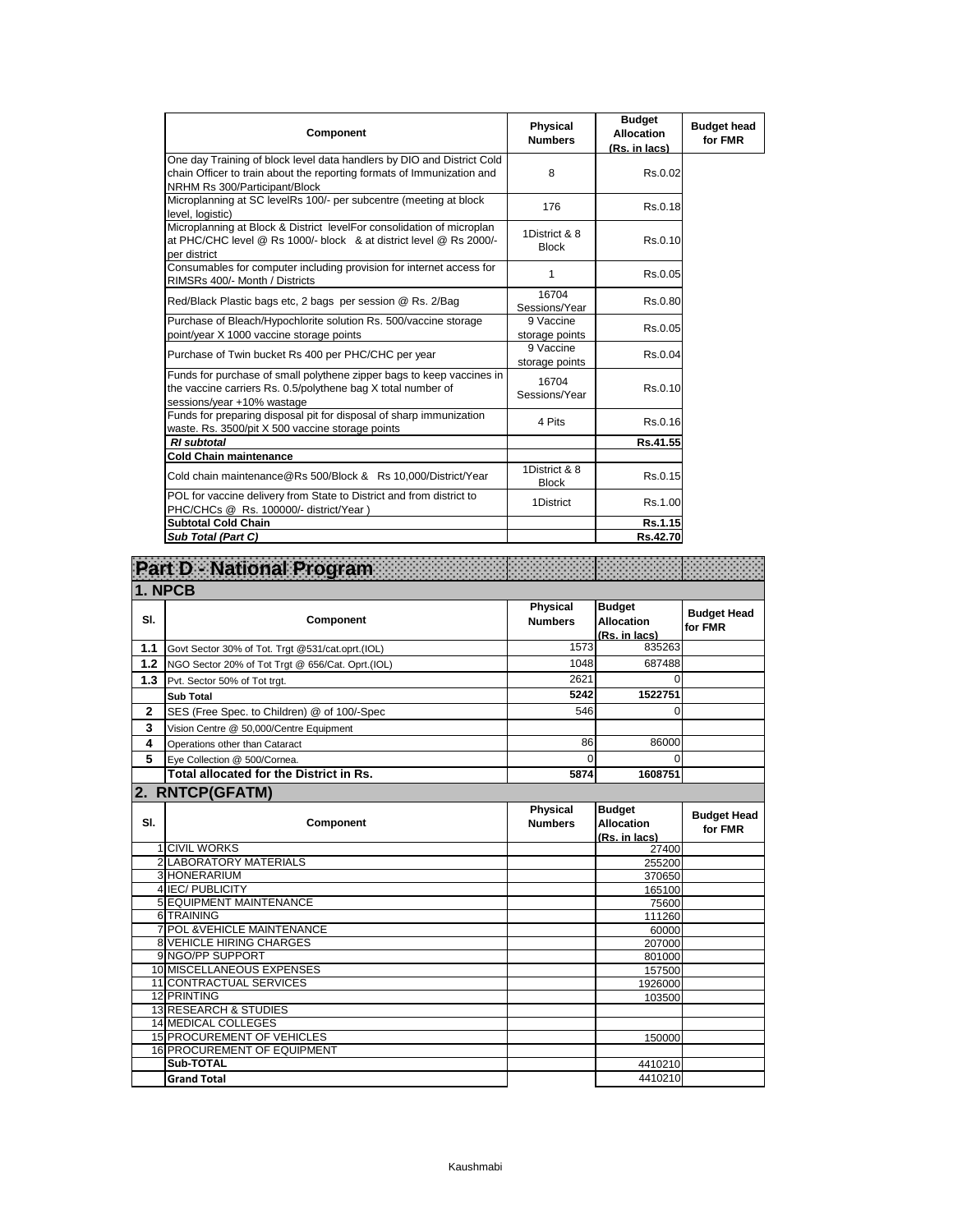|                | Component                                                                                                                                                       | Physical<br><b>Numbers</b> | <b>Budget</b><br><b>Allocation</b><br>(Rs. in lacs) | <b>Budget head</b><br>for FMR |
|----------------|-----------------------------------------------------------------------------------------------------------------------------------------------------------------|----------------------------|-----------------------------------------------------|-------------------------------|
| 3. NLEP        |                                                                                                                                                                 |                            |                                                     |                               |
|                | <b>Activities</b>                                                                                                                                               | Physical<br><b>Targets</b> | <b>Financial</b>                                    |                               |
|                |                                                                                                                                                                 |                            | Allocation                                          |                               |
|                | 1 Contractual Services- Driver                                                                                                                                  |                            |                                                     |                               |
|                | Remuneration @ Rs. 7,000/= P.M.<br>Sub total                                                                                                                    | 1                          | 84000<br>84000                                      |                               |
| $\overline{2}$ | <b>Office Maintenance</b>                                                                                                                                       |                            |                                                     |                               |
|                | Telephone/Fax/Internet @ Rs. 15,000/= P.A.                                                                                                                      |                            | 15000                                               |                               |
|                | Office Operation & Maintenance @ Rs. 18,000/= P.A.                                                                                                              |                            | 18000                                               |                               |
|                | Consum-ables Stationery @ Rs. 24,000 P.A.                                                                                                                       |                            | 24000                                               |                               |
|                | Maintenance of Office Equipment & Furniture etc.                                                                                                                |                            | 15000                                               |                               |
|                | Sub total<br>3 Mobility-                                                                                                                                        |                            | 72000                                               |                               |
|                | Vehicle operation / hiring of 1 Vehicle @ Rs 75000 P.A.                                                                                                         |                            | 75000                                               |                               |
|                | Sub total                                                                                                                                                       |                            | 75000                                               |                               |
| 41             | <b>Training</b>                                                                                                                                                 |                            |                                                     |                               |
|                | 4 Days' Training of newly recruited Medical Officers @ Rs 28,000 per<br>batch of 30 trainees                                                                    | 9                          | 8400                                                |                               |
|                | 3 Days' Training of newly recruited Health Workers @ Rs 24,000 per<br>batch of 30 trainees                                                                      | 0                          | 0                                                   |                               |
|                | 2 Days' Refresher Training of Medical Officers @ Rs 16,000 per batch<br>of 30 trainees                                                                          | 30                         |                                                     |                               |
|                | 2 Days' Refresher Training of Health Workers @ Rs 16,000 per batch<br>of 30 trainees                                                                            | 60                         | 48000                                               |                               |
|                | Sub total                                                                                                                                                       |                            | 56400                                               |                               |
|                | 5 Procurement                                                                                                                                                   |                            |                                                     |                               |
|                | Supportive medicines and other items for patients @ Rs39 per patient<br>under treatment<br>Splints, Crutches, Items for Deformity Patients Rs. 15/= per patient |                            | 14500                                               |                               |
|                | under treatment                                                                                                                                                 |                            | 6000                                                |                               |
|                | Patient Welfare Rs. 26/= per patient under treatment<br>Printing of forms @ Rs. 39/= per patient under treatment                                                |                            | 9600<br>14500                                       |                               |
|                | Sub total                                                                                                                                                       |                            | 44600                                               |                               |
|                | 6 IEC Activities                                                                                                                                                |                            |                                                     |                               |
|                | Rallies @ Rs. 5,000/= each                                                                                                                                      | 2                          | 10000                                               |                               |
|                | School Quiz @ Rs. 1000/= each                                                                                                                                   | 10                         | 10000                                               |                               |
|                | IPC workshops of ASHA @ Rs. 5000/= each                                                                                                                         | 2                          | 10000                                               |                               |
|                | Health Mela in local festivals, Melas etc. @ Rs. 5,000/= each<br>Sub total                                                                                      |                            | 5000<br>35000                                       |                               |
|                | 7 Urban Leprosy Project                                                                                                                                         |                            |                                                     |                               |
|                | <b>Supportive Medicines</b>                                                                                                                                     |                            |                                                     |                               |
|                | Monitoring & Supervision                                                                                                                                        |                            |                                                     |                               |
|                | MDT delivery & follow-up services                                                                                                                               |                            |                                                     |                               |
|                | Sub total                                                                                                                                                       |                            | 0                                                   |                               |
|                | 8 Incentive to Ashas<br>9 Review Meetings                                                                                                                       |                            | 34800                                               |                               |
|                | 10 Disability Prevention & Medical Rehabilitation                                                                                                               |                            | 18000                                               |                               |
|                | Screening Camp for selection of RCS patients                                                                                                                    |                            | O                                                   |                               |
|                | Screening Camp - miscellaneous expenses                                                                                                                         |                            | 0                                                   |                               |
|                | Screening Camp- Self Care Kits & patient Welfare items                                                                                                          |                            | 0                                                   |                               |
|                | Sub total                                                                                                                                                       |                            | 0                                                   |                               |
|                | 11 Cash Assistance                                                                                                                                              |                            |                                                     |                               |
|                | Cash assistance- POL for Vehicle<br>Cash assistance- TA DA for Leprosy Staff                                                                                    |                            | 20000                                               |                               |
|                | Sub total                                                                                                                                                       |                            | 50000<br>70000                                      |                               |
|                | <b>Grand Total</b>                                                                                                                                              |                            | 489800                                              |                               |
|                | <b>4. NVBDCP</b>                                                                                                                                                |                            |                                                     |                               |
| Sl.<br>No.     | <b>Activity Proposed</b>                                                                                                                                        | Physical<br><b>Numbers</b> | <b>Budget</b><br>Allocation (Rs.                    | <b>Budget</b> head<br>for FMR |
|                |                                                                                                                                                                 |                            | In lacs)                                            |                               |
|                | 1 DBS (Domestic Budgetary Support)                                                                                                                              |                            |                                                     |                               |
|                | 1.1 Malaria<br>Incentive to ASHA                                                                                                                                |                            |                                                     |                               |
|                | Training                                                                                                                                                        |                            |                                                     |                               |
|                | Monitoring & Supervision                                                                                                                                        |                            | 45000                                               |                               |
|                |                                                                                                                                                                 |                            |                                                     |                               |